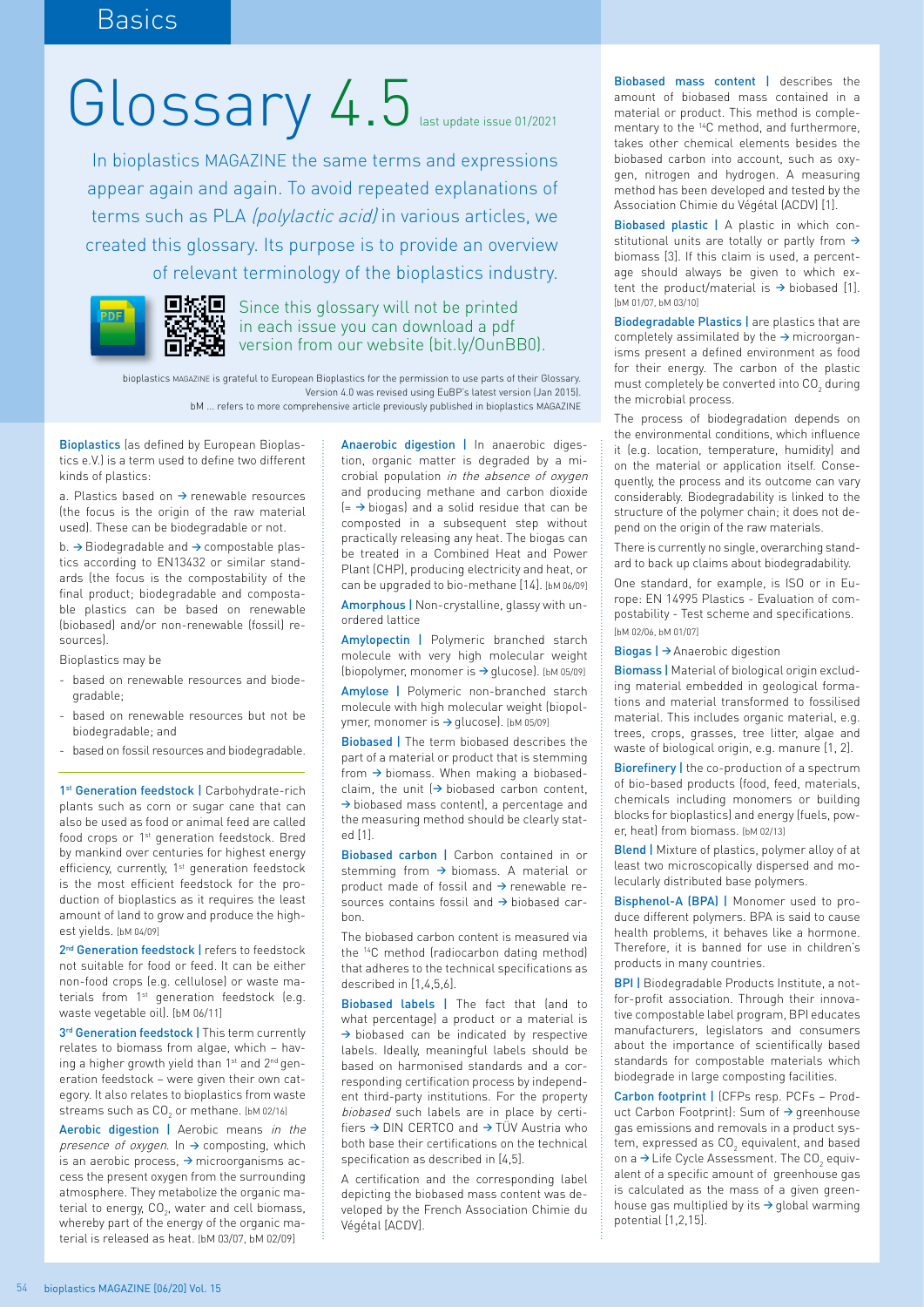**Carbon neutral, CO<sub>2</sub> neutral** | describes a product or process that has a negligible impact on total atmospheric CO $_2$  levels. For example, carbon neutrality means that any  $\textsf{CO}_2$  released when a plant decomposes or is burnt is offset by an equal amount of  $CO<sub>2</sub>$ absorbed by the plant through photosynthesis when it is growing.

Carbon neutrality can also be achieved by buying sufficient carbon credits to make up the difference. The latter option is not allowed when communicating **→** LCAs or carbon footprints regarding a material or product [1, 2].

Carbon-neutral claims are tricky as products will not in most cases reach carbon neutrality if their complete life cycle is taken into consideration (including the end-of-life).

If an assessment of a material, however, is conducted (cradle-to-gate), carbon neutrality might be a valid claim in a B2B context. In this case, the unit assessed in the complete life cycle has to be clarified [1].

Cascade use | of**→** renewable resources means to first use the **→** biomass to produce biobased industrial products and afterwards – due to their favourable energy balance – use them for energy generation (e.g. from a biobased plastic product to **→** biogas production). The feedstock is used efficiently and value generation increases decisively.

Catalyst | Substance that enables and accelerates a chemical reaction.

Cellophane | Clear film based on **→** cellulose. [bM 01/10]

Cellulose | is the principal component of cell walls in all higher forms of plant life, at varying percentages. It is therefore the most common organic compound and also the most common polysaccharide (multi-sugar) [11]. Cellulose is a polymeric molecule with very high molecular weight (monomer is **→** gucose), industrial production from wood or cotton, to manufacture paper, plastics and fibres. [bM 01/10]

Cellulose ester | occurs by the esterification of cellulose with organic acids. The most important cellulose esters from a technical point of view are cellulose acetate (CA with acetic acid), cellulose propionate (CP with propionic acid) and cellulose butyrate (CB with butanoic acid). Mixed polymerisates, such as cellulose acetate propionate (CAP) can also be formed. One of the most well-known applications of cellulose aceto butyrate (CAB) is the moulded handle on the Swiss army knife [11].

Cellulose acetate CA | **→** Cellulose ester

CEN | Comité Européen de Normalisation (European organisation for standardization).

Certification | is a process in which materials/products undergo a string of (laboratory) tests to verify that they fulfil certain requirements. Sound certification systems should be based on (ideally harmonised) European standards or technical specifications (e.g. by **→** CEN, USDA, ASTM, etc.) and be performed by independent third-party laboratories. Successful certification guarantees high product safety - also on this basis, interconnected labels can be awarded that help the consumer to make an informed decision.

Compost | A soil conditioning material of decomposing organic matter which provides nutrients and enhances soil structure. [bM 06/08, 02/09]

Compostable Plastics | Plastics that are **→** biodegradable under **→** composting conditions: specified humidity, temperature, **→** microorganisms and time frame. To make accurate and specific claims about compostability, the location (home, **→** industrial) and time frame need to be specified [1]. Several national and international standards exist for clearer definitions, for example EN 14995 Plastics - Evaluation of compostability - Test scheme and specifications. [bM 02/06, bM 01/07]

Composting | is the controlled **→** aerobic, or oxygen-requiring, decomposition of organic materials by **→** microorganisms, under controlled conditions. It reduces the volume and mass of the raw materials while transforming them into CO $_{\textrm{\tiny{2}}}$ , water and a valuable soil conditioner – compost.

When talking about composting of bioplastics, foremost **→** industrial composting in a managed composting facility is meant (criteria defined in EN 13432).

The main difference between industrial and home composting is, that in industrial composting facilities temperatures are much higher and kept stable, whereas in the composting pile temperatures are usually lower, and less constant as depending on factors such as weather conditions. Home composting is a way slower-paced process than industrial composting. Also, a comparatively smaller volume of waste is involved. [bM 03/07]

Compound | Plastic mixture from different raw materials (polymer and additives). [bM 04/10]

Copolymer | Plastic composed of different monomers.

Cradle-to-Gate | Describes the system boundaries of an environmental **→** Life Cycle Assessment (LCA) which covers all activities from the cradle (i.e., the extraction of raw materials, agricultural activities and forestry) up to the factory gate.

Cradle-to-Cradle | (sometimes abbreviated as C2C): Is an expression which communicates the concept of a closed-cycle economy, in which waste is used as raw material ('waste equals food'). Cradle-to-Cradle is not a term that is typically used in **→** LCA studies.

Cradle-to-Grave | Describes the system boundaries of a full **→** Life Cycle Assessment from manufacture (cradle) to use phase and disposal phase (grave).

Crystalline | Plastic with regularly arranged molecules in a lattice structure.

Density | Quotient from mass and volume of a material, also referred to as specific weight .

DIN | Deutsches Institut für Normung (German organisation for standardization).

DIN-CERTCO | Independent certifying organisation for the assessment on the conformity of bioplastics.

Dispersing | Fine distribution of non-miscible liquids into a homogeneous, stable mixture.

Drop-In bioplastics | are chemically identical to conventional petroleum-based plastics but made from renewable resources. Exam-

ples are bio-PE made from bio-ethanol (from e.g. sugar cane) or partly biobased PET; the monoethylene glycol made from bio-ethanol (from e.g. sugar cane). Developments to make terephthalic acid from renewable resources are underway. Other examples are polyamides (partly biobased e.g. PA 4.10 or PA 6.10 or fully biobased like PA 5.10 or PA11).

EN 13432 | European standard for the assessment of the **→** compostability of plastic packaging products.

Energy recovery | Recovery and exploitation of the energy potential in (plastic) waste for the production of electricity or heat in waste incineration plants (waste-to-energy).

Environmental claim | A statement, symbol or graphic that indicates one or more environmental aspect(s) of a product, component, packaging or service [16].

Enzymes | are proteins that catalyze chemical reactions.

Enzyme-mediated plastics | are not **→** bioplastics. Instead, a conventional non-biodegradable plastic (e.g. fossil-based PE) is enriched with small amounts of an organic additive. Microorganisms are supposed to consume these additives and the degradation process should then expand to the nonbiodegradable PE and thus make the material degrade. After some time the plastic is supposed to visually disappear and to be completely converted to carbon dioxide and water. This is a theoretical concept which has not been backed up by any verifiable proof so far. Producers promote enzyme-mediated plastics as a solution to littering. As no proof for the degradation process has been provided, environmental beneficial effects are highly questionable.

Ethylene | Colour- and odourless gas, made e.g. from, Naphtha (petroleum) by cracking or from bio-ethanol by dehydration. The monomer of the polymer polyethylene (PE).

European Bioplastics e.V. | The industry association representing the interests of Europe's thriving bioplastics' industry. Founded in Germany in 1993 as IBAW, European Bioplastics today represents the interests of about 50 member companies throughout the European Union and worldwide. With members from the agricultural feedstock, chemical and plastics industries, as well as industrial users and recycling companies, European Bioplastics serves as both a contact platform and catalyst for advancing the aims of the growing bioplastics industry.

Extrusion | Process used to create plastic profiles (or sheet) of a fixed cross-section consisting of mixing, melting, homogenising and shaping of the plastic.

FDCA | 2,5-furandicarboxylic acid, an intermediate chemical produced from 5-HMF. The dicarboxylic acid can be used to make **→**  PEF = polyethylene furanoate, a polyester that could be a 100% biobased alternative to PET.

Fermentation | Biochemical reactions controlled by **→** microorganisms or **→** enzymes (e.g. the transformation of sugar into lactic acid).

**FSC | The Forest Stewardship Council is an** independent, non-governmental, not-forprofit organization established to promote the responsible and sustainable management of the world's forests.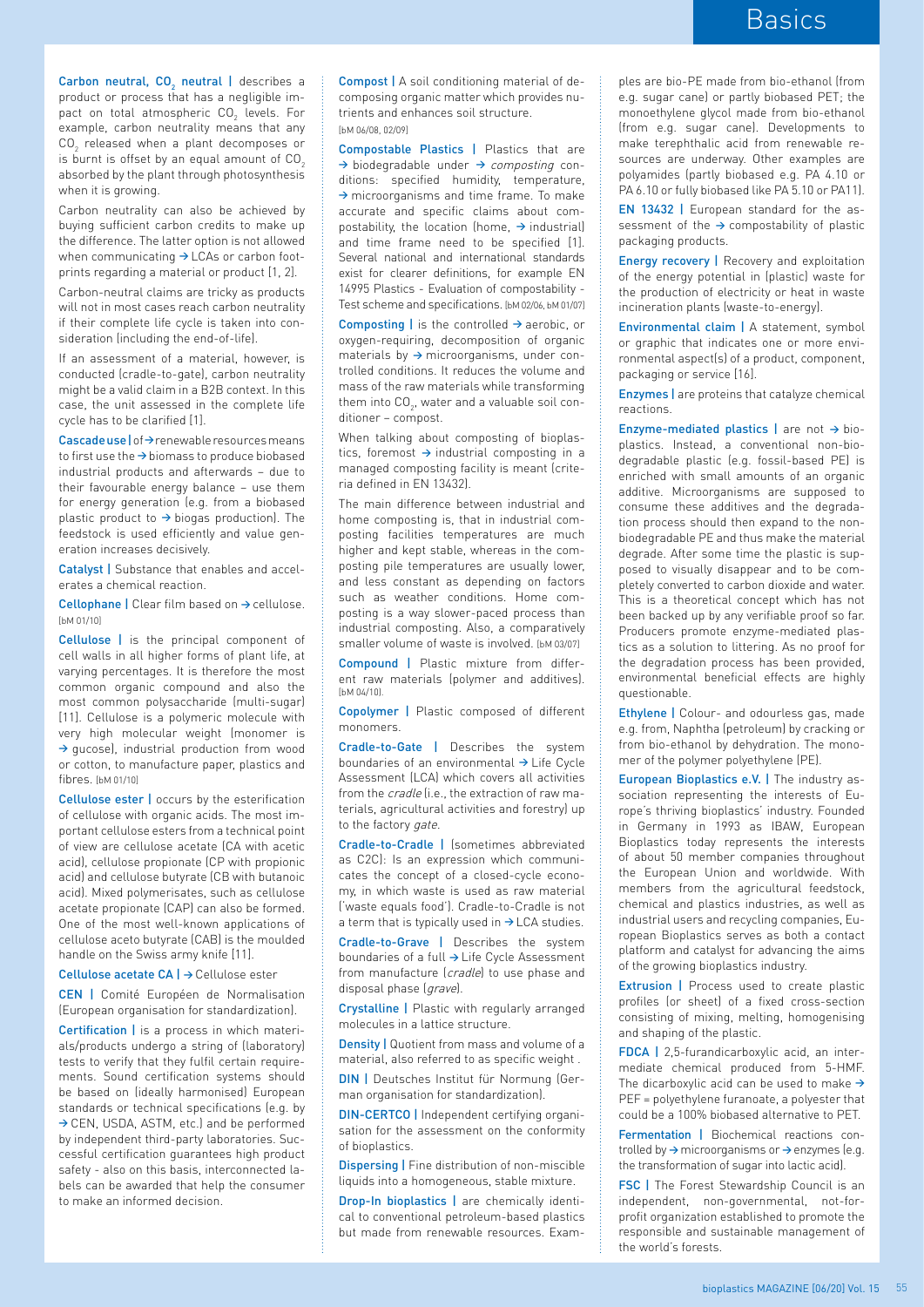## **Basics**

Gelatine | Translucent brittle solid substance, colourless or slightly yellow, nearly tasteless and odourless, extracted from the collagen inside animals' connective tissue.

Genetically modified organism (GMO) | Organisms, such as plants and animals, whose genetic material (DNA) has been altered are called genetically modified organisms (GMOs). Food and feed which contain or consist of such GMOs, or are produced from GMOs, are called genetically modified (GM) food or feed [1]. If GM crops are used in bioplastics production, the multiple-stage processing and the high heat used to create the polymer removes all traces of genetic material. This means that the final bioplastics product contains no genetic traces. The resulting bioplastics are therefore well suited to use in food packaging as it contains no genetically modified material and cannot interact with the contents.

Global Warming | is the rise in the average temperature of Earth's atmosphere and oceans since the late 19th century and its projected continuation [8]. Global warming is said to be accelerated by **→** greenhouse gases.

Glucose | is a monosaccharide (or simple sugar). It is the most important carbohydrate (sugar) in biology. Glucose is formed by photosynthesis or hydrolyse of many carbohydrates e.g. starch.

Greenhouse gas GHG | Gaseous constituent of the atmosphere, both natural and anthropogenic, that absorbs and emits radiation at specific wavelengths within the spectrum of infrared radiation emitted by the Earth's surface, the atmosphere, and clouds [1, 9].

Greenwashing | The act of misleading consumers regarding the environmental practices of a company, or the environmental benefits of a product or service [1, 10].

Granulate, granules | Small plastic particles (3-4 millimetres), a form in which plastic is sold and fed into machines, easy to handle and dose.

HMF (5-HMF) | 5-hydroxymethylfurfural is an organic compound derived from sugar dehydration. It is a platform chemical, a building block for 20 performance polymers and over 175 different chemical substances. The molecule consists of a furan ring which contains both aldehyde and alcohol functional groups. 5-HMF has applications in many different industries such as bioplastics, packaging, pharmaceuticals, adhesives and chemicals. One of the most promising routes is 2,5 furandicarboxylic acid (FDCA), produced as an intermediate when 5-HMF is oxidised. FDCA is used to produce PEF, which can substitute terephthalic acid in polyester, especially polyethylene terephthalate (PET). [bM 03/14, 02/16]

Home composting | → composting [bM 06/08] Humus | In agriculture, humus is often used simply to mean mature **→** compost, or natural compost extracted from a forest or other spontaneous source for use to amend soil.

Hydrophilic | Property: water-friendly, soluble in water or other polar solvents (e.g. used in conjunction with a plastic which is not waterresistant and weatherproof or that absorbs water such as polyamide (PA).

Hydrophobic | Property: water-resistant, not soluble in water (e.g. a plastic which is waterresistant and weather-proof, or that does not absorb any water such as polyethylene (PE) or polypropylene (PP).

Industrial composting | is an established process with commonly agreed-upon requirements (e.g. temperature, time frame) for transforming biodegradable waste into stable, sanitised products to be used in agriculture. The criteria for industrial compostability of packaging have been defined in the EN 13432. Materials and products complying with this standard can be certified and subsequently labelled accordingly [1,7]. [bM 06/08, 02/09]

ISO | International Organization for Standardization

**JBPA** | Japan Bioplastics Association

Land use | The surface required to grow sufficient feedstock for today's bioplastic production is less than 0.01 % of the global agricultural area of 5 billion hectares. It is not yet foreseeable to what extent an increased use of food residues, non-food crops or cellulosic biomass (see also **→** 1st/2nd/3rd generation feedstock) in bioplastics production might lead to an even further reduced land use in the future. [bM 04/09, 01/14]

LCA(Life Cycle Assessment) | is the compilation and evaluation of the input, output and the potential environmental impact of a product system throughout its life cycle [17]. It is sometimes also referred to as life cycle analysis, ecobalance or cradle-to-grave analysis. [bM 01/09]

Littering | is the (illegal) act of leaving waste such as cigarette butts, paper, tins, bottles, cups, plates, cutlery, or bags lying in an open or public place.

Marine litter | Following the European Commission's definition, "marine litter consists of items that have been deliberately discarded, unintentionally lost, or transported by winds and rivers, into the sea and on beaches. It mainly consists of plastics, wood, metals, glass, rubber, clothing and paper". Marine debris originates from a variety of sources. Shipping and fishing activities are the predominant sea-based, ineffectively managed landfills as well as public littering the mainland-based sources. Marine litter can pose a threat to living organisms, especially due to ingestion or entanglement.

Currently, there is no international standard available, which appropriately describes the biodegradation of plastics in the marine environment. However, several standardisation projects are in progress at ISO and ASTM level. Furthermore, the European project OPEN BIO addresses the marine biodegradation of biobased products. [bM 02/16]

Mass balance | describes the relationship between input and output of a specific substance within a system in which the output from the system cannot exceed the input into the system.

First attempts were made by plastic raw material producers to claim their products renewable (plastics) based on a certain input of biomass in a huge and complex chemical plant, then mathematically allocating this biomass input to the produced plastic.

These approaches are at least controversially disputed. [bM 04/14, 05/14, 01/15]

Microorganism | Living organisms of microscopic sizes, such as bacteria, fungi or yeast. Molecule | A group of at least two atoms held together by covalent chemical bonds.

Monomer | Molecules that are linked by polymerization to form chains of molecules and then plastics.

Mulch film | Foil to cover the bottom of farmland.

Organic recycling | means the treatment of separately collected organic waste by anaerobic digestion and/or composting.

Oxo-degradable / Oxo-fragmentable | materials and products that do not biodegrade! The underlying technology of oxo-degradability or oxo-fragmentation is based on special additives, which, if incorporated into standard resins, are purported to accelerate the fragmentation of products made thereof. Oxodegradable or oxo-fragmentable materials do not meet accepted industry standards on compostability such as EN 13432. [bM 01/09, 05/09]

PBAT | Polybutylene adipate terephthalate, is an aliphatic-aromatic copolyester that has the properties of conventional polyethylene but is fully biodegradable under industrial composting. PBAT is made from fossil petroleum with first attempts being made to produce it partly from renewable resources. [bM 06/09]

PBS | Polybutylene succinate, a 100% biodegradable polymer, made from (e.g. bio-BDO) and succinic acid, which can also be produced biobased. [bM 03/12]

PC | Polycarbonate, thermoplastic polyester, petroleum-based and not degradable, used e.g. for baby bottles or CDs. Criticized for its BPA (**→** Bisphenol-A) content.

PCL | Polycaprolactone, a synthetic (fossilbased), biodegradable bioplastic, e.g. used as a blend component.

PE | Polyethylene, thermoplastic polymerised from ethylene. Can be made from renewable resources (sugar cane via bio-ethanol). [bM 05/10]

PEF | Polyethylene furanoate, a polyester made from monoethylene glycol (MEG) and **→** FDCA (2,5-furandicarboxylic acid, an intermediate chemical produced from 5-HMF). It can be a 100% biobased alternative for PET. PEF also has improved product characteristics, such as better structural strength and improved barrier behaviour, which will allow for the use of PEF bottles in additional applications. [bM 03/11, 04/12]

PET | Polyethylenterephthalate, transparent polyester used for bottles and film. The polyester is made from monoethylene glycol (MEG), that can be renewably sourced from bio-ethanol (sugar cane) and (until now fossil) terephthalic acid. [bM 04/14]

**PGA** | Polyglycolic acid or polyglycolide is a biodegradable, thermoplastic polymer and the simplest linear, aliphatic polyester. Beside its use in the biomedical field, PGA has been introduced as a barrier resin. [bM 03/09]

PHA | Polyhydroxyalkanoates (PHA) are a family of biodegradable polyesters. As in many mammals, including humans, that hold energy reserves in the form of body fat some bacteria hold intracellular reserves in form of of polyhydroxyalkanoates. Here the micro-organisms store a particularly high level of energy reserves (up to 80% of their body weight)